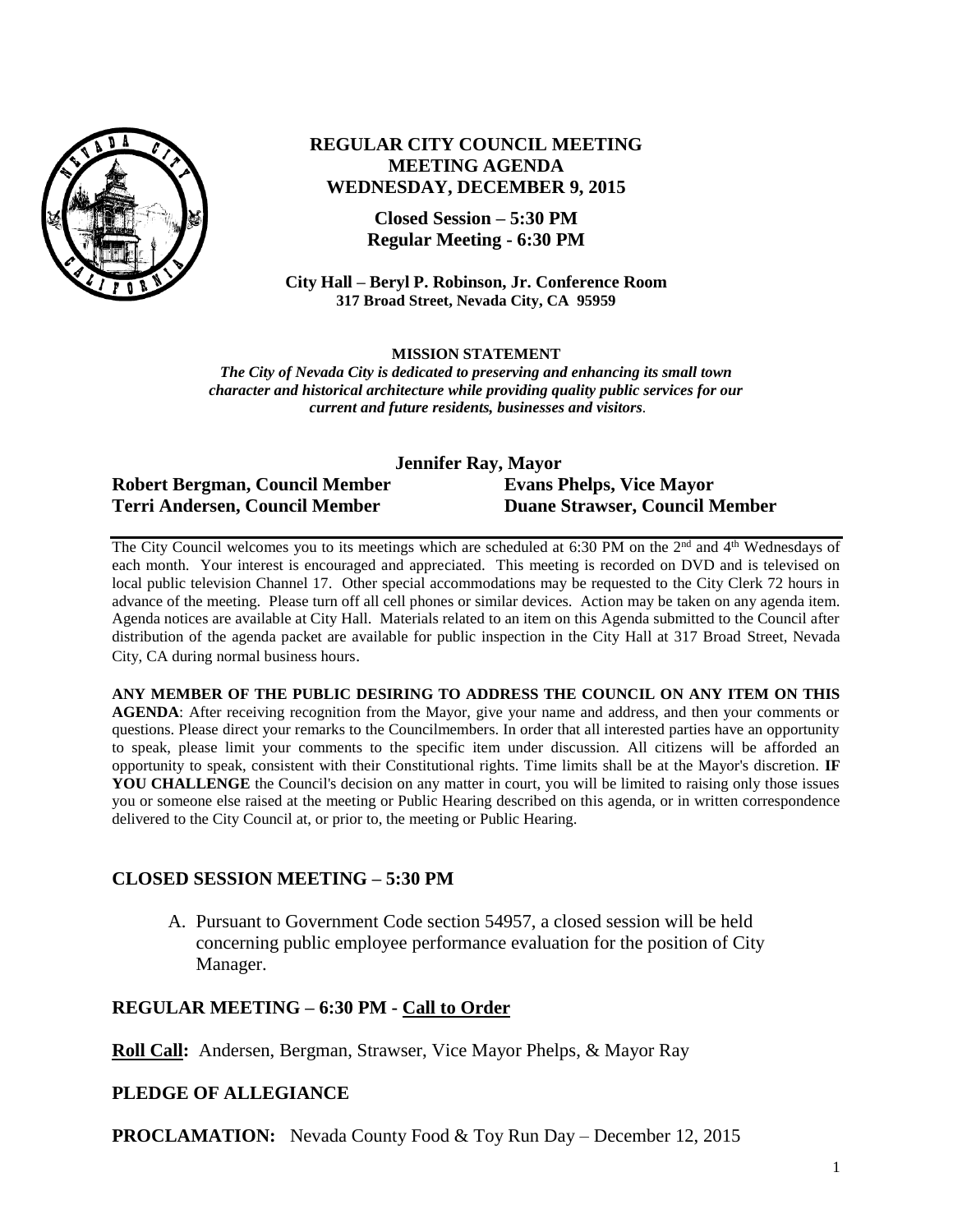## **PRESENTATION:** Sierra Roots Cold Winter Shelter Preparation Overview

## **BUSINESS FROM THE FLOOR**

## **1. PUBLIC COMMENT**

Under Government Code Section 54954.3, members of the public are entitled to address the City Council concerning any item within the Nevada City Council's subject matter jurisdiction. Comments on items NOT ON THE AGENDA are welcome at this time. Normally, public comments are limited to no more than three minutes each. **Except for certain specific exceptions, the City Council is prohibited from discussing or taking action on any item not appearing on the posted agenda.**

#### **2. COUNCIL MEMBERS REQUESTED ITEMS AND COMMITTEE REPORTS:**

## **3. CONSENT ITEMS:**

All matters listed under the Consent Calendar are to be considered routine by the City Council and will be enacted by one motion in the form listed. There will be no separate discussion of these items unless, before the City Council votes on the motion to adopt, members of the Council, City staff or the public request specific items to be removed from the Consent Calendar for separate discussion and action.

- **A. Subject:** Purchase of New Radar Speed Displays **Recommendation:** Approve the sole-source purchase of three All Traffic Solutions radar speed displays in an amount not to exceed \$10,686.90.
- **B. Subject:** Employment Contract for a Part-Time City Engineer **Recommendation:** Review and authorize the City Manager to sign the employment agreement for a part-time City Engineer.

#### **4. APPROVAL OF ACTION MINUTES:**

**A.** City Council Meeting – November 18, 2015

#### **5. DEPARTMENT REQUESTED ACTION ITEMS AND UPDATE REPORTS:**

- **A. Subject:** Update on Pioneer Park Projects (Oral Report) **Recommendation:** Receive and file.
- **B. Subject:** Pioneer Park Project Priority List Update **Recommendation:** Approve the updated Project List for Pioneer Park.
- **C. Subject:** Update of Policy for Placement of Items in City Parks and Open Space **Recommendation:** Pass a Motion approving update to Policy for Placement of Items in City Parks and Open Space.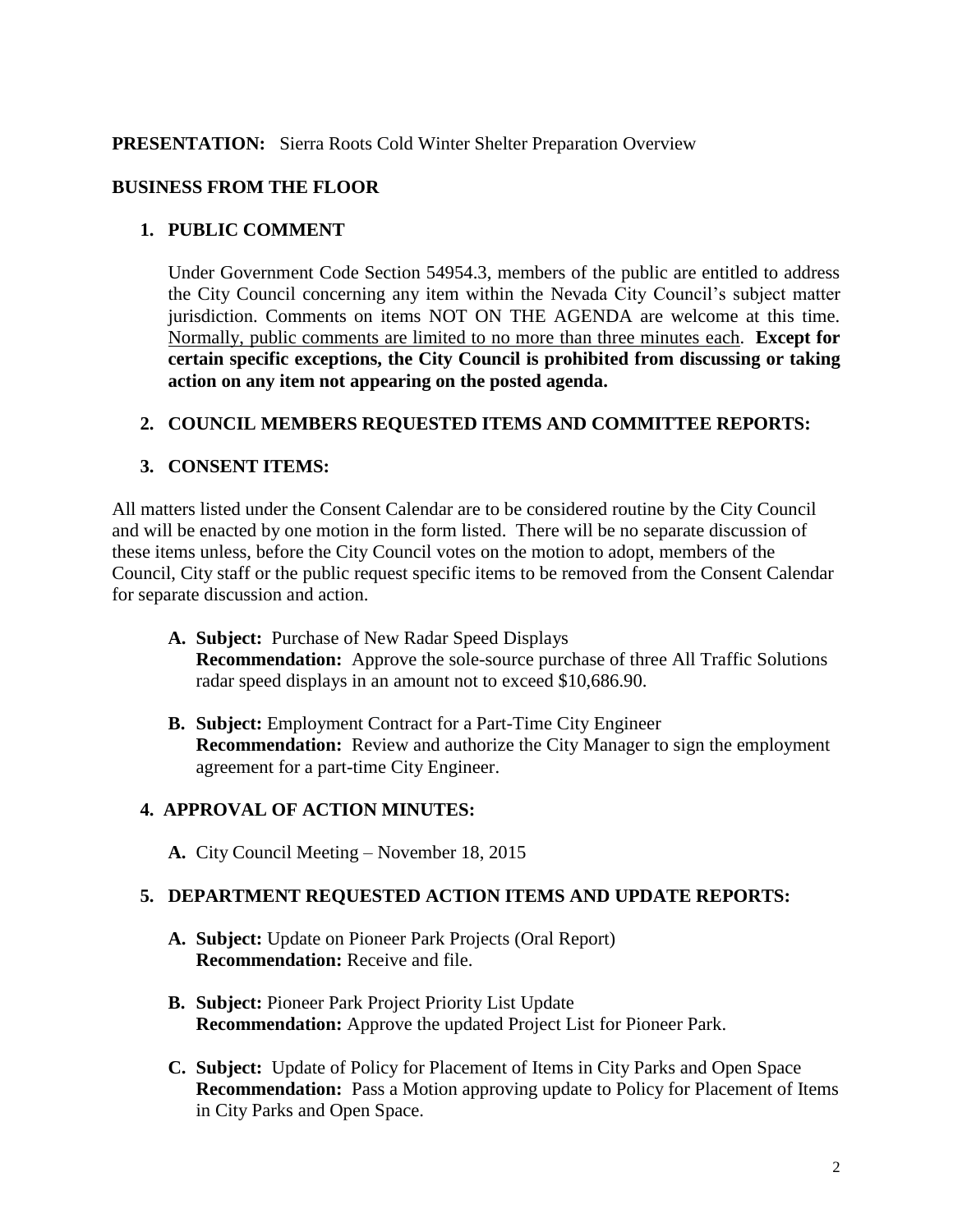#### **6. PUBLIC HEARINGS:**

#### **7. OLD BUSINESS:**

**A. Subject:** A Resolution of the City Council of the City of Nevada City Amending the General Plan to Provide for Hosted Short-Term Rentals in Nevada City Residential Zones

**Recommendation:** Adopt the Resolution to implement the NC Hosts Initiative measure adopted without change pursuant to Resolution No. 2015-51.

- **B. Subject:** An Ordinance of the City of Nevada City adding a New Section 17.72.080 to Chapter 17.72 of the Zoning Regulations in Title 17 of the Nevada City Municipal Code allowing Hosted Short-Term Rentals in Nevada City Residential Zones. **Recommendation:** Adopt the Ordinance to implement the NC Hosts Initiative measure adopted without change pursuant to Resolution No. 2015-51.
- **C. Subject:** Review of Commercial Street Boardwalk **Recommendation:** Discuss and provide direction on whether additional review is desired and what information to include in report.
- **D. Subject:** Transaction and Use Tax Options and Election Timing **Recommendation:** Provide direction to the City Manager.

## **8. NEW BUSINESS:**

- **A. Subject:** Presentation of Petition Signature Verification Certificate on Initiative Measure to Enact Zoning Ordinance and General Plan Amendments to Permit and Restrict Home-Sharing Short-Term Rentals of Rooms in Single-Family Residences or Guest Houses by Owner Occupying Main Dwelling and Council Action Thereon **Recommendation:** Review Committee to Support Measure to Protect Neighborhoods from Vacation Rental Impacts Initiative measure and take action to adopt without change, submit to voters at next election, or order a report.
- **B. Subject:** Placement of Council-Requested Items on City Council Agendas **Review:** Discuss and provide direction to the City Manager.

#### **9. CORRESPONDENCE:**

Letter from Pete's Pizza regarding Boardwalk Letter from Nevada City Chamber of Commerce regarding Boardwalk Letter from Adeline Harris

#### **10. ANNOUNCEMENTS:**

#### **11. CITY MANAGER'S REPORT:**

#### **12. ADJOURNMENT**